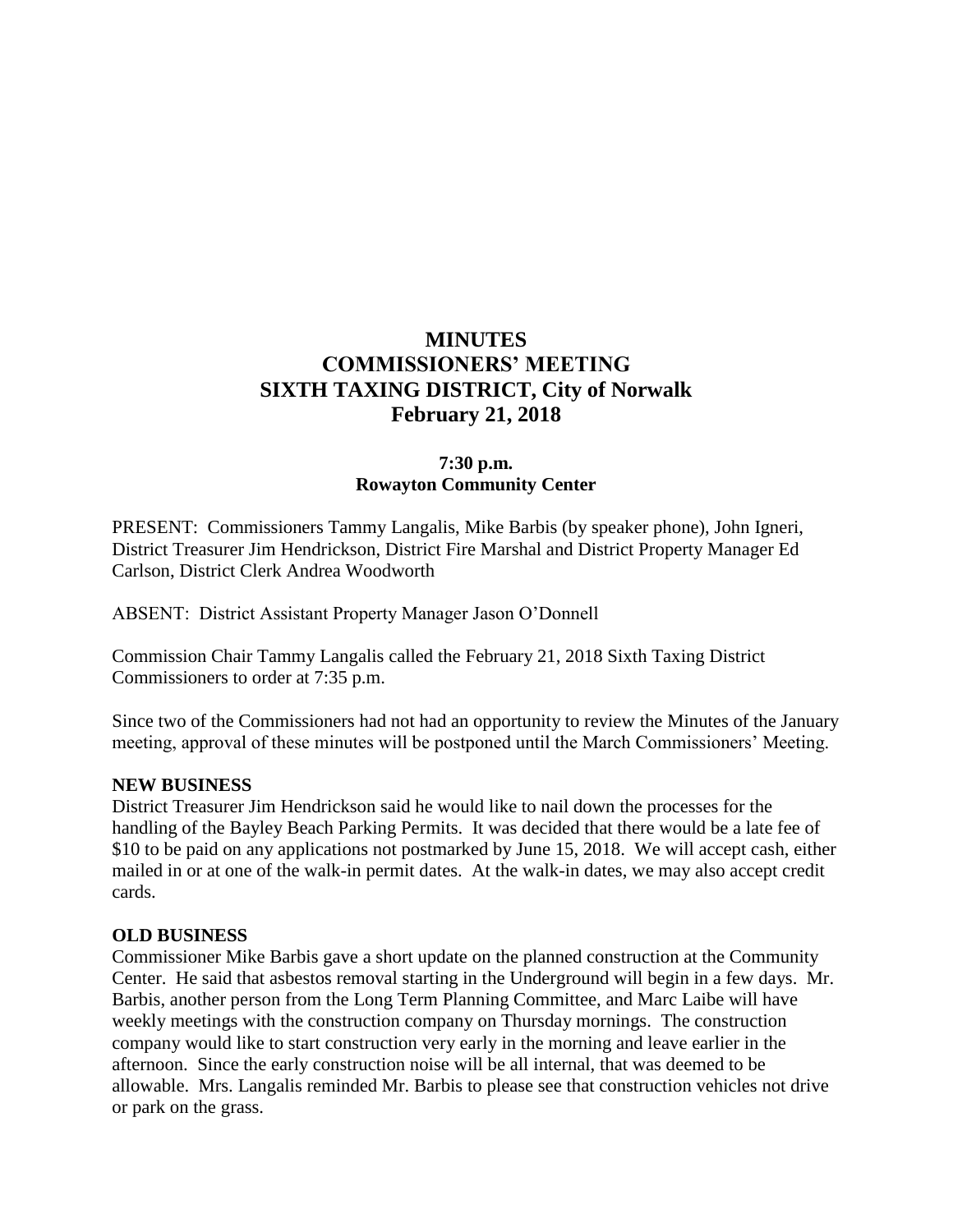#### **MINUTES – February 21, 2018 Page Two**

#### **REPORTS**

None of the Commissioners had further reports.

## **Sixth Taxing District Treasurer's Narrative Report Commissioners' Meeting February 21, 2018**

**====================================================================**

#### **Handouts to Commissioners \*:**

- Budget v Actual report as of January 31, 2018 for FY 17-18
- Treasurer's Report of Bank Balances as of January 31, 2018
- Capital Funds Project Balances report
- Community Center Capital Projects report
- Report of Bills Paid in January 2018

### **Comments on Reports:**

- **District Budget v Actual Report for FY 17-18**
	- Our expenses are currently at 58% of the budgeted expenses, on track for month 7
	- Our income is at 61% of the budgeted income for FY 17-18
	- The variance to budget for tax revenues through January 31 has been eliminated with funds received from Norwalk in February

### **Events:**

- The final documents and reports for the FY 16-17 audit have been submitted to the auditor. We should have copies of the Audited Financial Statements very soon.
- The contract for the Community Center Renovation has been completed and signed. The Treasurer's office is working with the Property Management staff to prepare the Purchase Orders.
- The City of Norwalk is preparing the documents for the 15-year \$300,000 loan that was approved as part of the 2017/2018 fiscal year. Signing and funding are expected in the next few weeks.
- The Treasurer executed documents for a \$250,000 line of credit with Fairfield County Bank which will be used to pay the contractor if invoices exceed current funds before new funding is available in fiscal year 2018/19.

\*Please note, these are preliminary drafts and not final audited reports. (Statistical reports will be attached at the end of the Minutes).

District Treasurer reiterated that expenses are right on track with where we are in the Fiscal Year.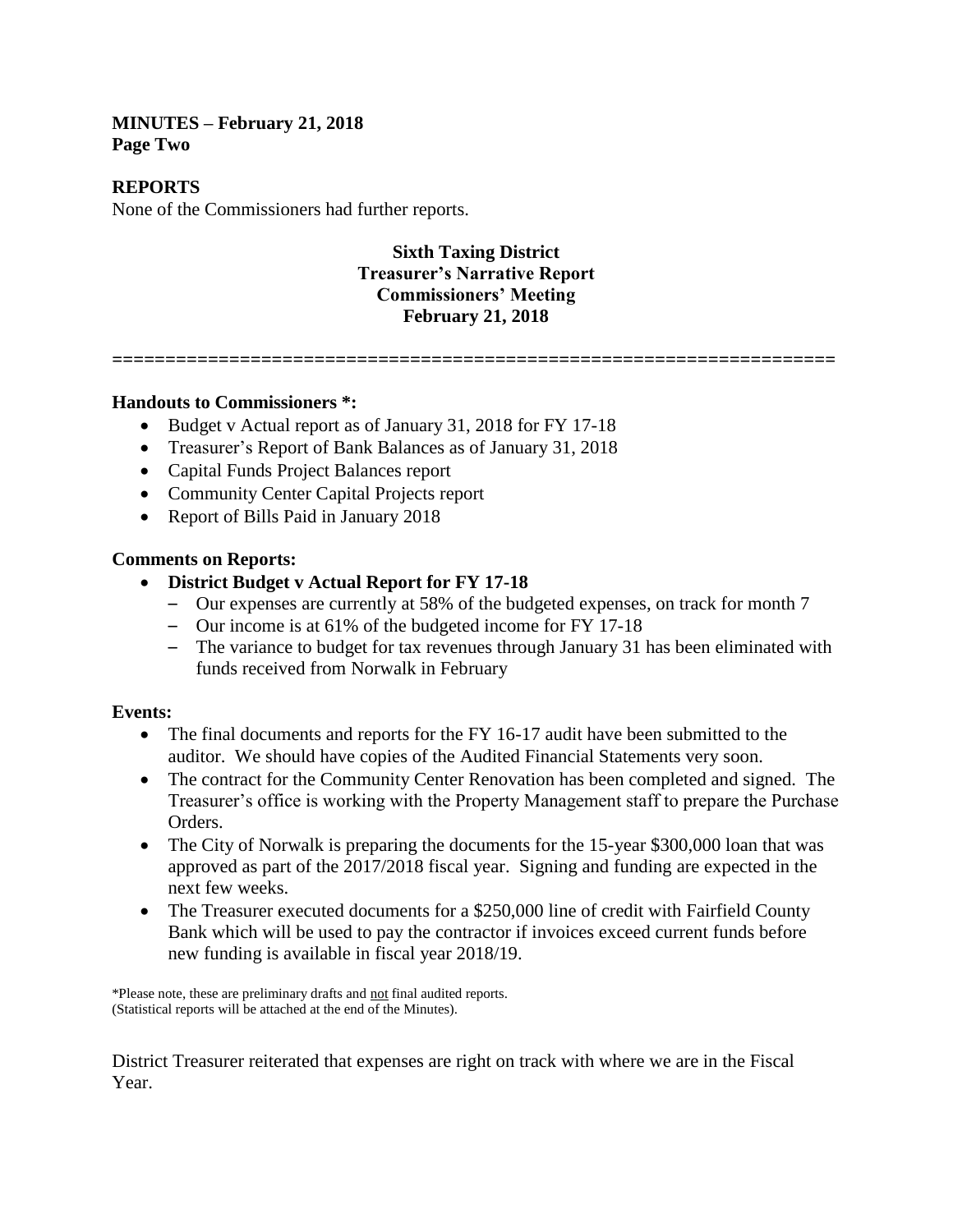## **MINUTES – February 21, 2018 Page Three**

Mrs. Langalis noted that our Assistant. Property Manager Jason O'Donnell is absent as he is the new father of a baby girl. We congratulate he and his wife Melissa.

| <b>Report of the District Fire Marshal</b> | <b>January 2018</b> |                | <b>Ed Carlson</b>           |
|--------------------------------------------|---------------------|----------------|-----------------------------|
| <b>Type of Activity</b>                    | #                   |                | # Man Hours                 |
| <b>Blasting Permits</b>                    | ***                 |                | ***                         |
| <b>Blasting Site Inspections</b>           | ***                 |                | ***                         |
| <b>Building Inspections</b>                | 2                   |                | 3                           |
| Clerical (office) work                     |                     |                | 44                          |
| Fire Marshal Conferences                   | ***                 |                | ***                         |
| Career Development Training                |                     |                | 4                           |
| Investigation(s)                           |                     |                |                             |
| Meetings: District monthly                 |                     |                |                             |
| <b>FNHFMA</b>                              |                     |                | 2                           |
| Plan Review<br>(Other)                     |                     |                | $\mathcal{D}_{\mathcal{L}}$ |
|                                            |                     | Total Man Hrs. | 57                          |

Ed said that he had been looking at a different software program to replace the current inspection software that we use. We'll be staying with the same one at present as it only cost \$500 and the new one would be \$2500.

| <b>Report of the District Property Manager</b> | <b>February 21, 2018</b> | <b>Ed Carlson</b> |
|------------------------------------------------|--------------------------|-------------------|
|------------------------------------------------|--------------------------|-------------------|

### **Community Center:**

- **1.** The remainder of furnishings in the building should be able to be stored in the containers and garage to avoid another storage container.
- **2.** We have been monitoring the dog park and closing it when wet weather is predicted.

### **Bayley Beach:**

1. The number of dogs and owners using the beach has increased.

### **Pinkney Park:**

- 1. Alliance will be installing the coils and all work should be completed before the end of February.
- 2. A freeze stat will be installed on the attic air handler to eliminate the need for anti-freeze in the boiler.
- 3. A baseboard electric heater has been installed in the public bathroom because the ducts do not extend to that area.
- 4. The plumber has a  $6 7$  year old hot water boiler he will donate to replace the existing boiler that has a domestic hot water coil. A  $20 - 30$  gallon electric hot water heater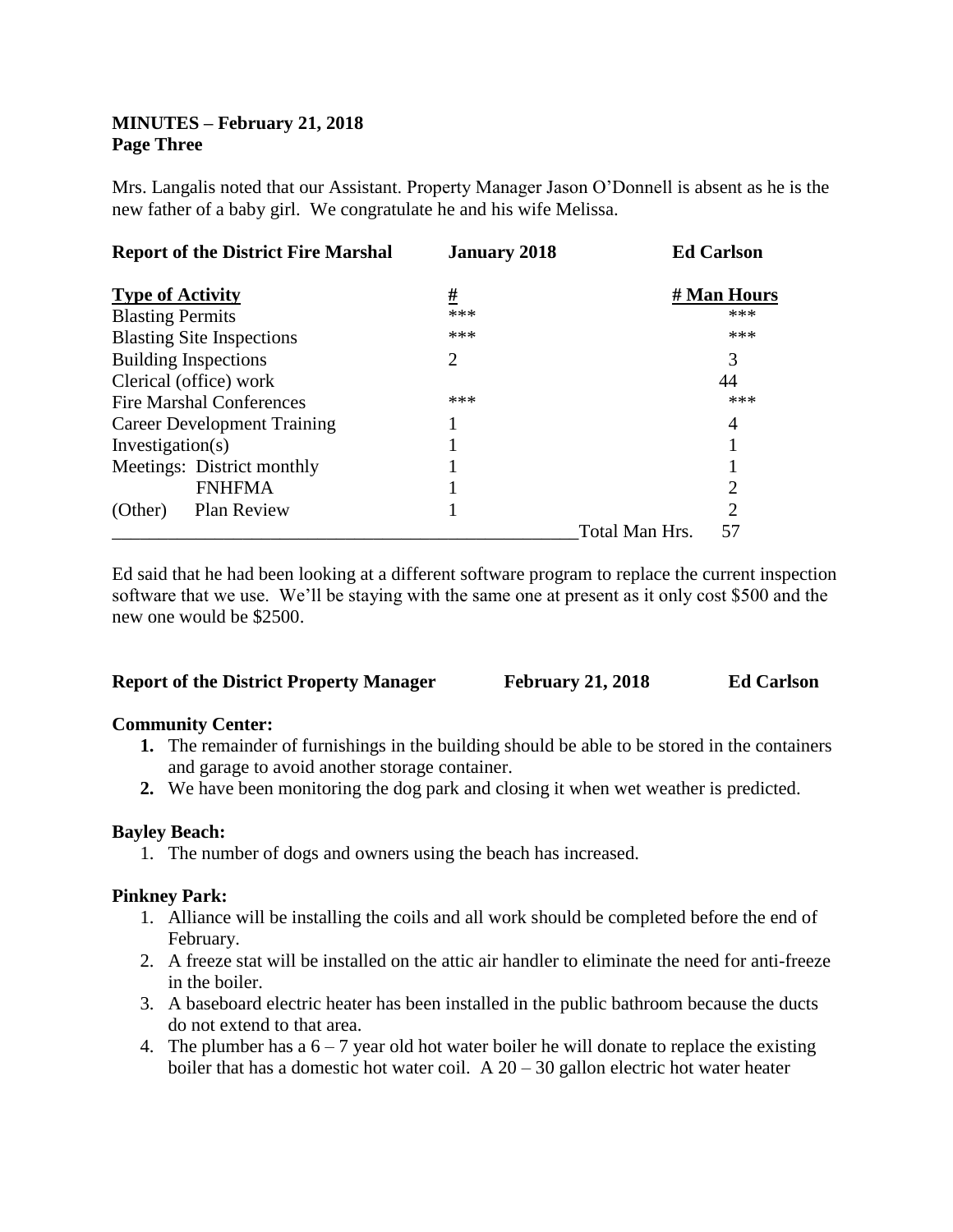## **MINUTES – February 21, 2018 Page Four**

Would be needed; but by doing this, it would eliminate the need to have the boiler running all summer just to maintain temperature for domestic hot water.

## **Cannon:**

- 1. A new flag will be ordered and in place prior to Memorial Day. I am thinking about new ideas to preserve the life span of the flag.
- 2. Round meadow has been asked to submit a proposal to renovate the sod areas that were damaged by grub infestation last fall.

Ed also said that all the remaining furniture, etc. from the building will be moved by Friday when the construction company will start with the asbestos abatement. The building will be off limits to EVERYONE during that time. The IT representative will be here tomorrow to be sure that we don't cut off any data lines to the library or the office.

Ed again spoke of the possibility of a plumber donating a working boiler. Mrs. Langalis noted that since there is minimal hot water needed in the summer (hand washing, mostly) that we might want to look for one of the smaller units that supply hot water on demand and fit under a sink, for example. Ed will look into that.

Jason and Ed met with F&G contractors to get an estimate for possibly extending the westbound RR track parking lot if we got approval at a later date.

## **Report of the District Clerk February 21, 2018 Andrea Woodworth**

- 1. I had a call from someone who uses the dog park wondering if a notice can be put on the web site to advise when the park is closed. I know we do this for longer term closures but would it be too cumbersome to do it when the park is closed because of weather, or other reasons? (Ed just told me that he posts a notice on the dog park Facebook page whenever they have to close the dog park for whatever reason).
- 2. With the new policy for beach permits, I agree that we need to still have a date deadline for obtaining a permit or permits without incurring a late fee. What do you think the late fee should be? It's been \$25 up until now but that seems a bit steep to me with the additional cost of obtaining permits. I would propose the late fee be triggered if the application is not postmarked by June 15. I would also suggest it be \$10 - \$15 but that is not my call to make. What do you think? (It was decided earlier in the meeting to have a late fee of \$10 on any application postmarked after June 15).
- 3. I've been told that this will be the last night for any meetings in any of the Community Center rooms.
- 4. I've already booked several Bayley Beach Pavilion parties.

Mrs. Langalis mentioned that she has heard reports of at least one commuter crossing the tracks rather than walk around to access his car in the westbound lot in the evening. She mentioned that she thought she heard that a Fairfield man had been killed running for the train this evening.